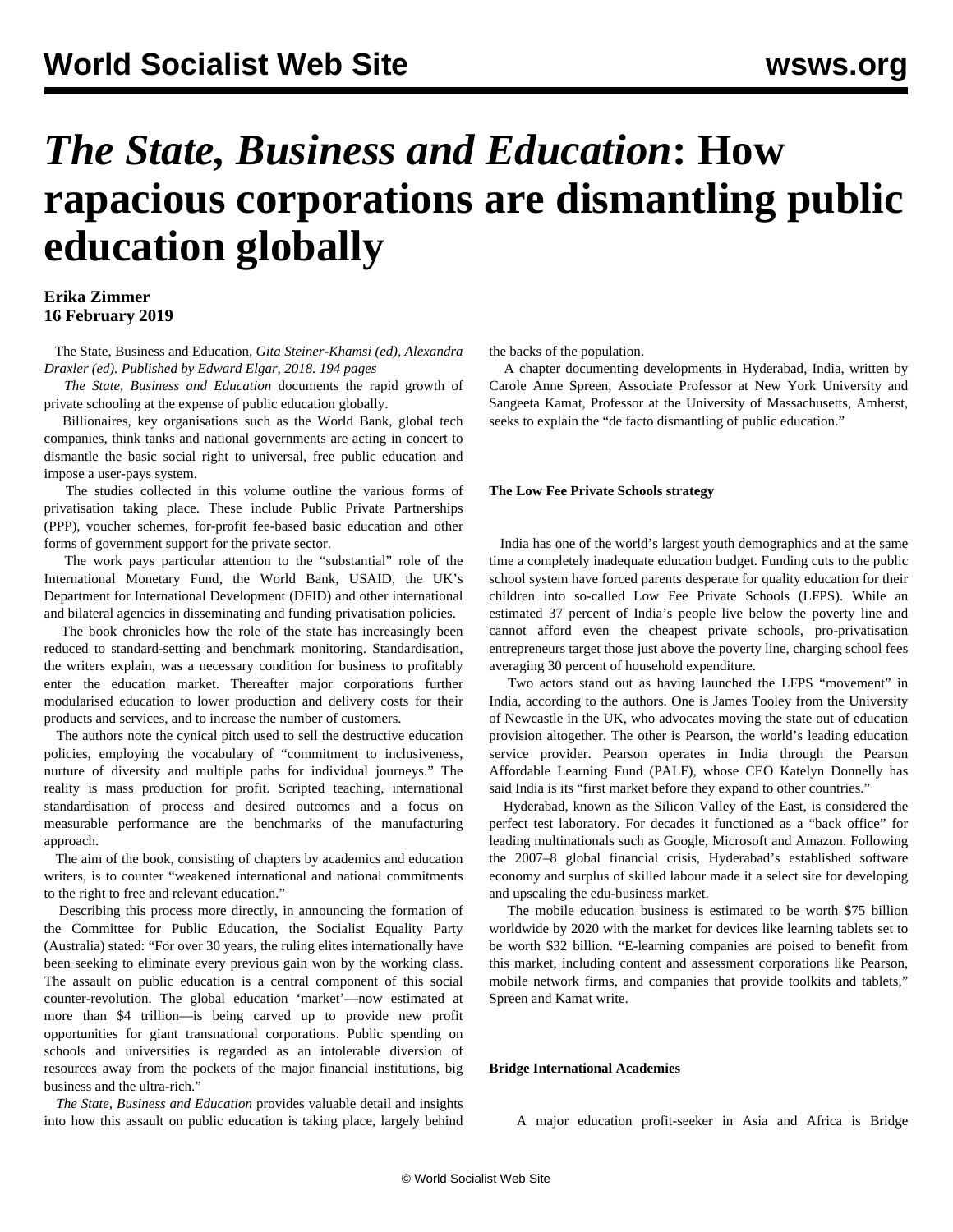International Academies (BIA), which focuses on offering economies of scale. Financed by Pearson, billionaires Bill Gates, Mark Zuckerberg and Pierre Omidyar and aid/development organisations such as DFID-UK and the World Bank, the BIA model promises shareholders, "huge profits through rapid expansion of low resource, standardised and scalable model of schooling that leverages the technology assets of the investors themselves. In its 2015 report to shareholders it projects earnings of a billion dollars in revenue over a ten-year period."

 BIA bases its projection on an assessment of 800 million pre-primary and primary school-aged pupils in Liberia, Kenya and India, in households living on less than \$2 per person per day, with 70 percent of their parents seeking "a better alternative" schooling. The report claims there is room for an "aggressive, technology-leveraged, data-driven R & D, scaled approach."

 The authors warn: "Multinational technology giants such as Microsoft, Dell, eBay and Facebook are making significant investments in this sector in order to leverage this market and provide a comprehensive set of products and services including data management, assessment systems, curricula, teacher training, online courses and virtual schools that eventually aim to make the state redundant as an educational provider."

 Spreen and Kamat argue that the technology-based reforms being introduced lack any credible evidence base. Moreover, these technology giants are "replacing or providing the same services that a national government would" and "in many ways, new education technologies have redesigned the delivery of education, reducing educational processes and student-teacher relationships to easily quantifiable and recorded forms, and distancing education professionals from the process of educational engagement."

 Far from providing "quality education" Spreen and Kamat found the LFPS operating with untrained and unqualified teachers who are paid subsistence wages in extremely crowded classrooms.

 "Most buildings were not built to house several hundred (and often up to 1,000 students), so toilets were inadequate, compounding the heavy odours in hot, airless and overcrowded classrooms," they write. "To keep enrolment at target rates every space was used for classrooms, leaving no space for laboratories, gyms or libraries. Open areas for play and sports were virtually non-existent…

 "Contrary to claims of advocates of LFPS that teaching is better, more innovative and interactive, and who equate the use of technology with independent work and problem solving, what we observed in those schools was rote and didactic learning read from a script or tablet."

 Another chapter follows the transition of the world's largest NGO, BRAC, in Bangladesh, from a model that sought to educate the poorest children in Bangladesh for free from funds donated by international donors, into a LFPS model operating entirely on fees paid by parents.

 BRAC schools prided themselves on giving "a second chance at learning to disadvantaged children left out of the formal education system due to extreme poverty, violence, displacement or discrimination." The BRAC schools functioned as a one-room, single grade, single teacher schools. Sixty-five percent of pupils were girls and 100 percent of teachers were women, hired locally, and provided with two weeks training.

 In 2016, BRAC changed its education model. A 20-school pilot of lowfee paying "Shishu Niketon" schools soon expanded to 7,390 such schools. Shishu Niketon schools are run along similar lines to the BRACs schools but charge fees. According to the chapter's author, Emily Richardson from Colombia University, by 2018 no more BRACs schools would exist, while the number of Shishu Niketon schools was expected to increase to 15,000.

 Two chapters note the "particularly intense" presence of proprivatisation actors in "low income countries and those who are vulnerable for humanitarian reasons." The World Bank has promoted LFPS in low-income countries. "In its 2020 Education Sector Strategy the World Bank identified LFPS as a potential private partner in the provision of education in southern countries and in particular as a desirable school option for socio-economically vulnerable students." One example is the World Bank's grant of \$10 million to BIA to stimulate its expansion in Kenya.

 In 2016, according to a *Guardian* article, a High Court in Kampala ordered the closure of 63 BIA schools across Uganda after finding they were using unqualified teachers, provided unsanitary learning conditions and were not properly licensed.

 Another chapter looks at how pro-privatisation advocates exploit emergency situations as testing grounds. In El Salvador, following its civil war, a "school based management" (SBM) program required parents to hire and fire teachers on one-year contracts, and relied heavily on unpaid parent labour.

 The World Bank then secured the expansion of SBM policies by attaching conditions to loans, resulting in more than half of rural public schools in El Salvador running along SBM lines. According to the authors, Antoni Verger and Clara Fontdevila from Barcelona University and Adrian Zabcajo from Belgium: "This experiment was a crucial step in the promotion of SBM globally, despite lack of conclusive evidence on the effectiveness of SBM reforms."

## **"Death by a Thousand Cuts" in the US**

 The penultimate chapter looks at the United States in a chapter entitled "Death by a Thousand Cuts." Joanne Barkan says President Barack Obama became Charter-Advocate-in-Chief with his Race to the Top program, a competitive grant program that gave the charter school enterprises a substantial boost.

 Barkan states that the number of charter schools, while small compared to the overall school system, "are highly concentrated geographically and wield substantial political clout." She cites statistics where 92 percent of K-12 students in New Orleans attend charter schools, 53 percent in Detroit, 45 percent in the District of Columbia.

 The author records the "mediocre" academic results of charter schools, and writes: "Both charter school management and voucher programs are rife with fraud. It comes with the territory when states hand over millions of dollars without adequate vetting or ongoing oversight." Barkan notes another effect of vouchers and charter schools: they increase socioeconomic inequality and racial segregation.

 In the introductory chapter, editors Gita Steiner-Khamsi and Alexandra Draxler pose the question: "Irregularities have plagued public private partnerships from the start and for several decades they were locked out of schools. Given that, why has the education industry come back with full force?"

 *The State, Business and Education* fails to answer that question, however. Its recommendations for "better, stronger regulation" are consequently impotent. The work itself documents that regulations abound but are ignored with impunity by profit-seekers.

 As the damning exposures of the book suggest, the democratic and egalitarian principles that are meant to be embodied in public education are incompatible with the deepening crisis of capitalist profit system, which has accelerated since the 2008 crash. The insatiable demand for corporate profit is the driving force of the assault on public education system. The only solution lies in the global fight by educators, students, parents and the working class as a whole for a socialist perspective and program.

Notably, the publication's writers offer no critique of the role of the